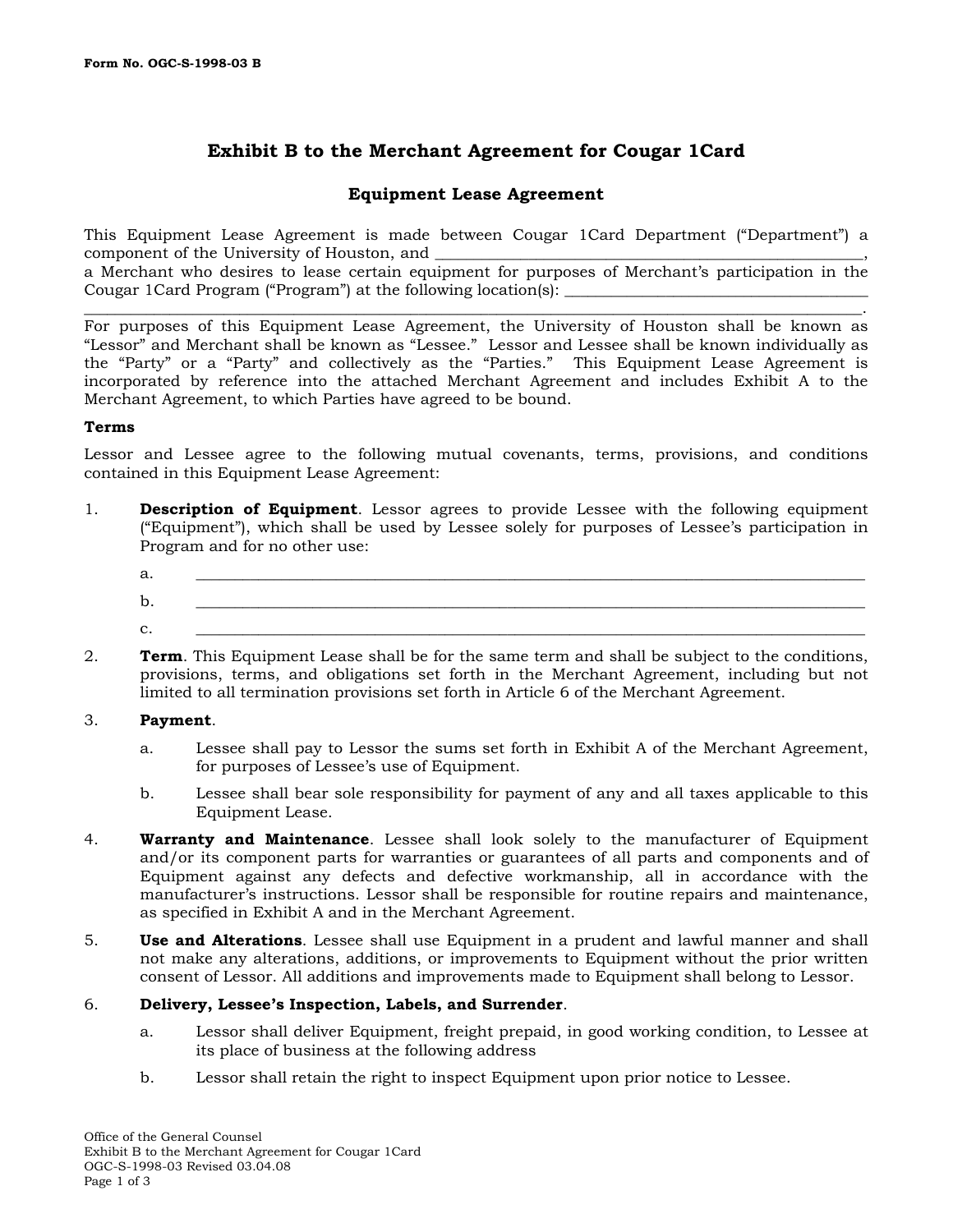- c. If Lessor supplies Lessee with labels stating that Equipment is owned by Lessor, Lessee shall affix and keep the same displayed on Equipment.
- d. At the expiration or termination of the Agreement, Lessee shall deliver Equipment, freight prepaid, to Lessor at the following address:

\_\_\_\_\_\_\_\_\_\_\_\_\_\_\_\_\_\_\_\_\_\_\_\_\_\_\_\_\_\_\_\_\_\_\_\_\_\_\_\_\_\_\_\_\_\_\_\_\_\_\_\_\_\_\_\_\_\_\_\_\_\_\_\_\_\_ in as good condition

as at the commencement of the term of the Equipment Lease Agreement, normal wear and tear excepted.

- e. If the Equipment Lease Agreement is terminated by Lessor or if Lessee fails to return Equipment to Lessor as provided in Section 6.d. of this Equipment Lease Agreement, Lessor shall be entitled to enter upon the premises of Lessee, take possession of Equipment, and remove Equipment from Lessee's premises.
- 7. **Loss and Damage**. Lessee shall bear the risk of loss, theft, destruction, or damage of Equipment, provided such loss, theft, destruction, or damage arises out of Lessee's acts or omissions. Lessee shall not be relieved of its obligation to pay sums due for lease of Equipment, regardless of any such loss, theft, destruction, or damage; however, losses or damage to Equipment that are attributable to causes beyond the control or fault of Lessee that render Equipment unsuitable for further use with the Program shall cause a cessation of this Equipment Lease Agreement and abatement of further rental payments, as determined by Lessor.

### 8. **Assignment**.

- a. Without Lessor's prior written consent, Lessee shall not: (a) assign, transfer, pledge, or otherwise dispose of this Equipment Lease Agreement or any interest therein or (b) sublet or lend Equipment or permit it to be used by anyone other than Lessee or Lessee's employees for any purpose other than participation in the Program.
- b. Lessor may assign this Lease and/or mortgage Equipment, in whole or in part, upon written notice to Lessee. Each such assignee and/or mortgagee shall have all of the rights and obligations of Lessor under this lease.

## 9. **Default, Remedies, and Termination**.

- a. In addition to the termination provisions set forth in the attached Merchant Agreement, this Equipment Lease Agreement may be terminated by any of the following acts or events:
	- (1) Lessee attempts to transfer or assign its interest, or if there is an involuntary transfer of Lessee's interest in this Equipment Lease Agreement by operation of law, this Equipment Lease Agreement shall automatically terminate, and Lessor may, with notice to Lessee, immediately take possession of equipment; or
	- (2) If Lessee fails to notify Lessor in a timely fashion of the need for repair or replacement of defects, defective workmanship, or defective materials covered by the manufacturer's warranty, Lessee may be considered in default of this Lease, and Lessor shall have the right to obtain repair or replacement of Equipment as it determines necessary. If Lessor must bear additional costs because of Lessee's failure to report such defects in a timely fashion, then Lessee shall be responsible for payment of these costs to Lessor.
- 10. **Ownership, Personal Property**. Equipment is, and shall at all times remain, the property of Lessor. Lessee shall have no right, title, or interest in Equipment.
- 11. **Notice**. Any notice from either Party must be given in accordance with the notice provisions in the Merchant Agreement.
- 12. **Severability**. If any provision of this Equipment Lease Agreement shall be determined to be void, invalid, unenforceable, or illegal for any reason, it shall be ineffective only to the extent of such prohibition, and the validity and enforceability of all the remaining provisions shall not be affected.